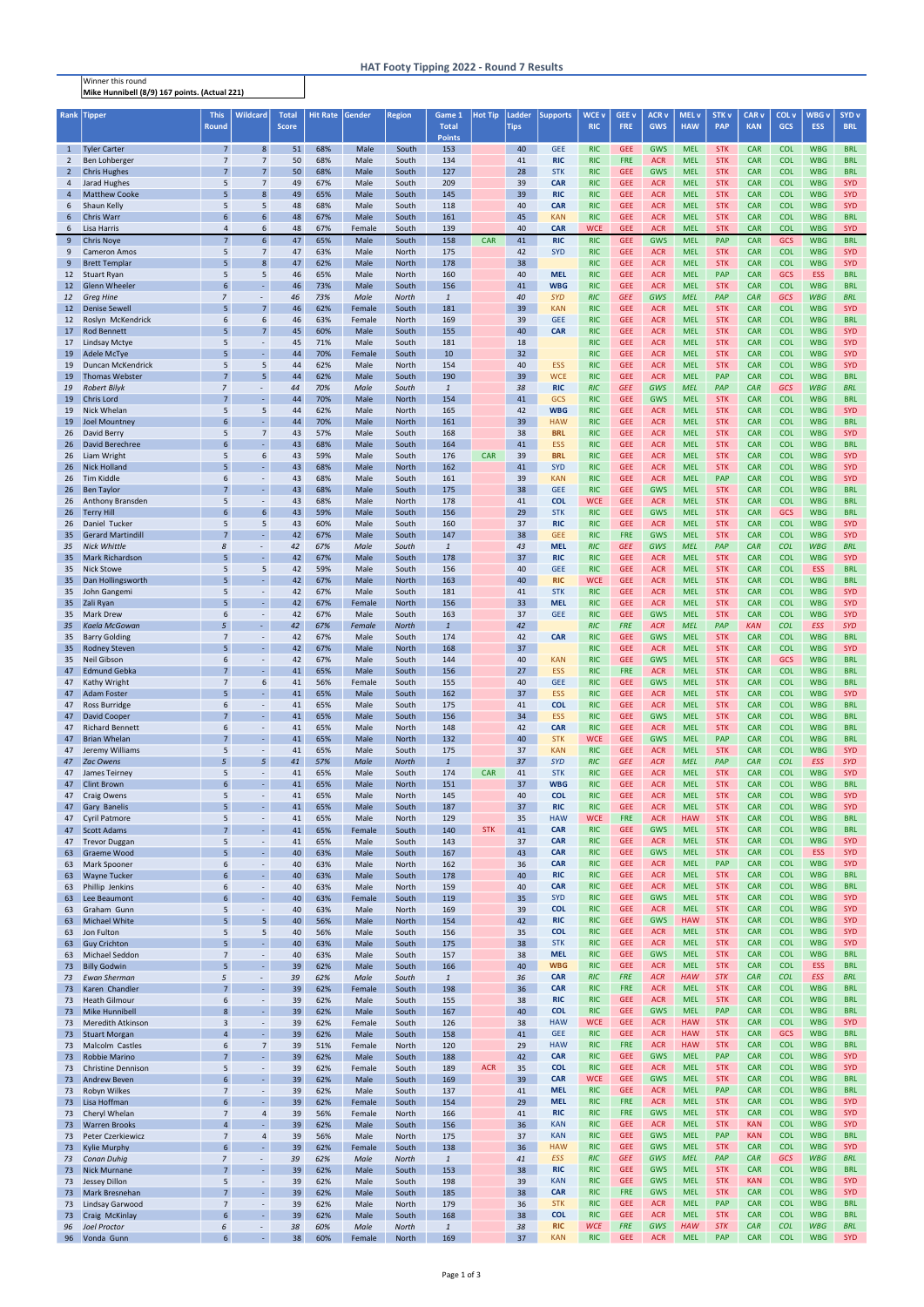## Winner this round Mike Hunnibell (8/9) 167 points. (Actual 221)

## HAT Footy Tipping 2022 - Round 7 Results

| Rank       | <b>Tipper</b>                                  | <b>This</b>          | <b>Wildcard</b>                            | Total                 | <b>Hit Rate</b> | Gender           | Region                       | Game 1                         | <b>Hot Tip</b> | Ladder                | <b>Supports</b>          | WCE v                    | <b>GEE v</b>             | ACR <sub>V</sub>         | MEL <sub>v</sub>         | STK <sub>v</sub>         | CAR <sub>v</sub>         | COL <sub>v</sub>         | WBG <sub>v</sub>         | SYD <sub>v</sub>         |
|------------|------------------------------------------------|----------------------|--------------------------------------------|-----------------------|-----------------|------------------|------------------------------|--------------------------------|----------------|-----------------------|--------------------------|--------------------------|--------------------------|--------------------------|--------------------------|--------------------------|--------------------------|--------------------------|--------------------------|--------------------------|
|            |                                                | <b>Round</b>         |                                            | <b>Score</b>          |                 |                  |                              | <b>Total</b><br><b>Points</b>  |                | <b>Tips</b>           |                          | <b>RIC</b>               | <b>FRE</b>               | <b>GWS</b>               | <b>HAW</b>               | <b>PAP</b>               | <b>KAN</b>               | <b>GCS</b>               | <b>ESS</b>               | <b>BRL</b>               |
| 96         | Anita Bourn                                    | 6                    | $\sim$                                     | 38                    | 60%             | Female           | South                        | 130                            |                | 41                    | <b>GEE</b>               | <b>RIC</b>               | <b>GEE</b>               | <b>ACR</b>               | <b>MEL</b>               | <b>STK</b>               | <b>CAR</b>               | <b>COL</b>               | <b>WBG</b>               | <b>BRL</b>               |
| 96         | Loretta Lohberger                              | $\overline{7}$       | ä,                                         | 38                    | 60%             | Female           | South                        | 168                            |                | 38                    | <b>HAW</b>               | <b>RIC</b>               | <b>FRE</b>               | <b>ACR</b>               | <b>MEL</b>               | <b>STK</b>               | <b>CAR</b>               | <b>COL</b>               | <b>WBG</b>               | <b>BRL</b>               |
| 96         | <b>Scott Grace</b>                             | 5<br>$6\phantom{1}6$ | $\overline{\phantom{a}}$<br>L.             | 38                    | 60%             | Male             | North                        | 176                            |                | 36                    | <b>KAN</b>               | <b>WCE</b>               | <b>GEE</b>               | <b>GWS</b>               | <b>MEL</b>               | <b>STK</b>               | <b>KAN</b>               | <b>COL</b>               | <b>WBG</b>               | <b>BRL</b>               |
| 96<br>96   | <b>Garry Young</b><br>Glenn Eberle             | $\overline{7}$       | $\overline{\phantom{a}}$                   | 38<br>38              | 60%<br>60%      | Male<br>Male     | <b>North</b><br>South        | 132<br>175                     |                | 40<br>41              | <b>HAW</b>               | <b>RIC</b><br><b>RIC</b> | <b>GEE</b><br><b>GEE</b> | <b>GWS</b><br><b>ACR</b> | <b>MEL</b><br><b>MEL</b> | <b>PAP</b><br><b>PAP</b> | <b>CAR</b><br><b>CAR</b> | GCS<br><b>COL</b>        | <b>WBG</b><br><b>WBG</b> | <b>SYD</b><br><b>BRL</b> |
| 96         | <b>Elaine Potter</b>                           | $\overline{7}$       | $\omega$                                   | 38                    | 60%             | Female           | South                        | $\overline{1}$                 |                | 38                    | <b>KAN</b>               | <b>RIC</b>               | <b>GEE</b>               | GWS                      | <b>MEL</b>               | <b>PAP</b>               | <b>CAR</b>               | GCS                      | <b>WBG</b>               | <b>BRL</b>               |
| 96         | Kerry Gunn                                     | $\overline{4}$       | $\sim$                                     | 38                    | 60%             | Female           | North                        | 169                            |                | 37                    | <b>COL</b>               | <b>WCE</b>               | <b>GEE</b>               | <b>ACR</b>               | <b>MEL</b>               | <b>STK</b>               | <b>CAR</b>               | <b>COL</b>               | <b>WBG</b>               | <b>SYD</b>               |
| 96         | <b>Barbara Stewart</b>                         | 5                    | $\omega$                                   | 38                    | 60%             | Female           | South                        | 149                            |                | 38                    | <b>KAN</b>               | <b>WCE</b>               | <b>GEE</b>               | <b>ACR</b>               | <b>MEL</b>               | <b>STK</b>               | <b>CAR</b>               | <b>COL</b>               | <b>WBG</b>               | <b>BRL</b>               |
| 96         | <b>Kylie Bennett</b>                           | 5<br>6               | $\overline{\phantom{a}}$<br>$\blacksquare$ | 38<br>38              | 60%<br>60%      | Female           | South                        | 164<br>120                     |                | 36<br>36              | <b>HAW</b><br><b>GEE</b> | <b>RIC</b>               | <b>GEE</b><br><b>GEE</b> | <b>ACR</b>               | <b>MEL</b><br><b>MEL</b> | <b>STK</b><br><b>STK</b> | <b>CAR</b>               | <b>COL</b><br><b>COL</b> | <b>WBG</b><br><b>WBG</b> | <b>SYD</b><br><b>BRL</b> |
| 96<br>96   | <b>Greg Williams</b><br>Alex Izbicki           | 6                    | $\sim$                                     | 38                    | 60%             | Male<br>Male     | <b>North</b><br>North        | 155                            |                | 39                    | <b>RIC</b>               | <b>RIC</b><br><b>RIC</b> | <b>GEE</b>               | <b>ACR</b><br><b>ACR</b> | <b>MEL</b>               | <b>STK</b>               | <b>CAR</b><br><b>CAR</b> | <b>COL</b>               | <b>WBG</b>               | <b>BRL</b>               |
| 96         | <b>Craig Williams</b>                          | 6                    | ä,                                         | 38                    | 60%             | Male             | South                        | 181                            |                | 39                    | <b>COL</b>               | <b>RIC</b>               | <b>GEE</b>               | <b>ACR</b>               | <b>MEL</b>               | <b>STK</b>               | <b>CAR</b>               | <b>COL</b>               | <b>WBG</b>               | <b>BRL</b>               |
| 96         | <b>Rhys Browning</b>                           | 5                    | $\overline{\phantom{a}}$                   | 38                    | 60%             | Male             | South                        | 165                            |                | 36                    | <b>KAN</b>               | <b>RIC</b>               | <b>GEE</b>               | <b>ACR</b>               | <b>MEL</b>               | <b>STK</b>               | <b>CAR</b>               | <b>COL</b>               | <b>ESS</b>               | <b>BRL</b>               |
| 96         | <b>Kristen Bartley</b>                         | 6                    | $\omega$ .                                 | 38                    | 60%             | <b>Female</b>    | <b>North</b>                 | $\mathbf{1}$                   |                | 40                    | <b>COL</b>               | <b>RIC</b>               | <b>GEE</b>               | <b>ACR</b>               | <b>MEL</b>               | <b>PAP</b>               | <b>KAN</b>               | <b>COL</b>               | <b>WBG</b>               | <b>BRL</b>               |
| 96         | <b>Michael Verrier</b><br>Alanna Cannon        | 6<br>$\overline{4}$  | $\overline{\phantom{a}}$<br>$\omega$       | 38<br>38              | 60%<br>60%      | Male             | South                        | 148<br>159                     |                | 37                    | <b>STK</b><br><b>MEL</b> | <b>RIC</b><br><b>WCE</b> | <b>GEE</b><br><b>GEE</b> | <b>ACR</b>               | <b>MEL</b><br><b>MEL</b> | <b>STK</b><br><b>STK</b> | <b>CAR</b><br><b>CAR</b> | <b>COL</b><br><b>COL</b> | <b>WBG</b><br><b>WBG</b> | <b>BRL</b><br><b>SYD</b> |
| 96<br>96   | Ann-Maree Keogh                                | 6                    | $\overline{\phantom{a}}$                   | 38                    | 60%             | Female<br>Female | South<br>South               | 186                            |                | 36<br>38              | <b>ACR</b>               | <b>RIC</b>               | <b>GEE</b>               | <b>ACR</b><br><b>GWS</b> | <b>MEL</b>               | <b>STK</b>               | <b>CAR</b>               | <b>COL</b>               | <b>WBG</b>               | <b>SYD</b>               |
| 96         | Kevin Bresnehan                                | 6                    | L.                                         | 38                    | 60%             | Male             | South                        | 169                            |                | 41                    | <b>RIC</b>               | <b>RIC</b>               | <b>GEE</b>               | <b>ACR</b>               | <b>MEL</b>               | <b>PAP</b>               | <b>CAR</b>               | <b>COL</b>               | <b>WBG</b>               | <b>SYD</b>               |
| 96         | <b>Brian Fleming</b>                           | $\overline{7}$       | $\sim$                                     | 38                    | 60%             | Male             | South                        | 174                            |                | 34                    |                          | <b>RIC</b>               | <b>FRE</b>               | <b>ACR</b>               | <b>MEL</b>               | <b>STK</b>               | <b>CAR</b>               | <b>COL</b>               | <b>WBG</b>               | <b>BRL</b>               |
|            | 117 Matthew Owens                              | 5                    | ÷.                                         | 37                    | 59%             | Male             | <b>North</b>                 | $\overline{1}$                 |                | 30                    | <b>HAW</b>               | <b>WCE</b>               | <b>GEE</b>               | GWS                      | <b>MEL</b>               | PAP                      | <b>KAN</b>               | <b>COL</b>               | <b>WBG</b>               | <b>SYD</b>               |
|            | 117 Tony Shea                                  | 6                    | $\overline{\phantom{a}}$<br>L.             | 37                    | 59%             | Male             | South                        | 184                            |                | 37                    | <b>HAW</b>               | <b>RIC</b>               | <b>FRE</b>               | <b>ACR</b>               | <b>MEL</b>               | <b>STK</b>               | <b>CAR</b>               | <b>COL</b>               | <b>WBG</b>               | <b>SYD</b>               |
|            | 117 Nicole Lansky<br>117 Callum Rawson         | 6<br>6               | $\blacksquare$                             | 37<br>37              | 59%<br>59%      | Female<br>Male   | South<br>South               | 162<br>167                     |                | 30 <sup>°</sup><br>40 | <b>MEL</b>               | <b>RIC</b><br><b>RIC</b> | <b>GEE</b><br><b>GEE</b> | <b>ACR</b><br><b>ACR</b> | <b>MEL</b><br><b>MEL</b> | <b>STK</b><br><b>STK</b> | <b>CAR</b><br><b>CAR</b> | <b>COL</b><br><b>COL</b> | <b>WBG</b><br><b>WBG</b> | <b>BRL</b><br><b>BRL</b> |
|            | 117 Michael Stewart                            | $6\phantom{1}6$      | $\omega$                                   | 37                    | 59%             | Male             | South                        | 159                            |                | 39                    | <b>KAN</b>               | <b>RIC</b>               | <b>GEE</b>               | <b>ACR</b>               | <b>MEL</b>               | <b>STK</b>               | <b>CAR</b>               | <b>COL</b>               | <b>WBG</b>               | <b>BRL</b>               |
|            | 117 Simon Burgess                              | 5                    | $\overline{\phantom{a}}$                   | 37                    | 59%             | Male             | South                        | 151                            |                | 37                    | <b>WBG</b>               | <b>RIC</b>               | <b>GEE</b>               | <b>ACR</b>               | <b>MEL</b>               | <b>STK</b>               | <b>CAR</b>               | <b>COL</b>               | <b>WBG</b>               | <b>SYD</b>               |
|            | 117 Brendan Nicholls                           | $\overline{4}$       | $\sim$                                     | 37                    | 59%             | Male             | South                        | $\mathbf{1}$                   |                | 37                    | <b>CAR</b>               | <b>WCE</b>               | <b>GEE</b>               | <b>ACR</b>               | <b>HAW</b>               | PAP                      | CAR                      | <b>COL</b>               | <b>ESS</b>               | <b>BRL</b>               |
|            | 117 Matthew Taylor                             | 6<br>$\overline{4}$  | $\blacksquare$<br>÷.                       | 37                    | 59%             | Male             | South                        | 167<br>$\overline{1}$          |                | 34<br>37              | <b>GEE</b><br><b>HAW</b> | <b>RIC</b>               | <b>GEE</b><br><b>FRE</b> | <b>ACR</b>               | <b>MEL</b><br><b>MEL</b> | <b>STK</b><br><b>STK</b> | <b>CAR</b>               | <b>COL</b><br>GCS        | <b>WBG</b><br><b>WBG</b> | <b>BRL</b><br><b>SYD</b> |
|            | 117 Dean Wise<br>117 Lola Cowle                | 5                    | $\blacksquare$                             | 37<br>37              | 59%<br>59%      | Male<br>Female   | South<br>South               | 126                            | <b>CAR</b>     | 36                    | <b>ESS</b>               | <b>RIC</b><br><b>RIC</b> | <b>GEE</b>               | <b>ACR</b><br><b>ACR</b> | <b>MEL</b>               | <b>STK</b>               | <b>KAN</b><br><b>CAR</b> | <b>COL</b>               | <b>ESS</b>               | <b>BRL</b>               |
| 117        | <b>Shannon Hill</b>                            | 6                    | ä,                                         | 37                    | 59%             | Female           | South                        | 127                            |                | 34                    | <b>HAW</b>               | <b>RIC</b>               | <b>GEE</b>               | <b>ACR</b>               | <b>MEL</b>               | <b>STK</b>               | <b>CAR</b>               | <b>COL</b>               | <b>WBG</b>               | <b>BRL</b>               |
| 117        | <b>Rocky Findlater</b>                         | 5                    | $\overline{\phantom{a}}$                   | 37                    | 59%             | Male             | North                        | 125                            |                | 34                    | <b>GEE</b>               | <b>RIC</b>               | <b>GEE</b>               | <b>ACR</b>               | <b>MEL</b>               | <b>STK</b>               | <b>CAR</b>               | <b>COL</b>               | <b>WBG</b>               | <b>SYD</b>               |
| 129        | <b>Will Kay</b>                                | $\overline{4}$       | $\overline{4}$                             | 36                    | 51%             | Male             | South                        | 197                            |                | 39                    | <b>HAW</b>               | <b>WCE</b>               | <b>GEE</b>               | <b>ACR</b>               | <b>MEL</b>               | <b>STK</b>               | <b>CAR</b>               | <b>COL</b>               | <b>WBG</b>               | <b>SYD</b>               |
|            | 129 Calvin Godwin                              | 5                    | $\blacksquare$                             | 36                    | 57%             | Male             | South                        | 140                            |                | 41                    | <b>WBG</b>               | <b>RIC</b>               | <b>GEE</b>               | <b>ACR</b>               | <b>MEL</b>               | <b>STK</b>               | <b>KAN</b>               | <b>COL</b>               | <b>WBG</b>               | <b>BRL</b>               |
| 129<br>129 | Joel Isbister<br>John Canavan                  | $6\phantom{1}6$<br>6 | L.<br>$\overline{\phantom{a}}$             | 36<br>36              | 57%<br>57%      | Male<br>Male     | South<br>South               | 161<br>126                     |                | 39<br>41              | <b>SYD</b><br><b>WCE</b> | <b>RIC</b><br><b>RIC</b> | <b>GEE</b><br><b>GEE</b> | <b>ACR</b><br><b>ACR</b> | <b>MEL</b><br><b>MEL</b> | <b>STK</b><br><b>STK</b> | <b>CAR</b><br><b>CAR</b> | <b>COL</b><br><b>COL</b> | <b>WBG</b><br><b>WBG</b> | <b>BRL</b><br><b>BRL</b> |
|            | 129 Lisa Snyman                                | 6                    | L.                                         | 36                    | 57%             | Female           | South                        | 137                            |                | 33                    | <b>GEE</b>               | <b>RIC</b>               | <b>GEE</b>               | <b>ACR</b>               | <b>MEL</b>               | <b>PAP</b>               | <b>CAR</b>               | <b>COL</b>               | <b>ESS</b>               | <b>BRL</b>               |
|            | 129 Annette Smith                              | 4                    | $\overline{\phantom{a}}$                   | 36                    | 57%             | Female           | South                        | 166                            |                | 37                    | <b>GEE</b>               | <b>RIC</b>               | <b>GEE</b>               | <b>ACR</b>               | <b>MEL</b>               | <b>STK</b>               | <b>CAR</b>               | <b>COL</b>               | <b>ESS</b>               | <b>SYD</b>               |
|            | 129 Anna Masters                               | $\overline{a}$       | ä,                                         | 36                    | 57%             | Female           | <b>North</b>                 | 156                            |                | 34                    | <b>CAR</b>               | <b>RIC</b>               | <b>GEE</b>               | <b>ACR</b>               | <b>MEL</b>               | <b>STK</b>               | <b>CAR</b>               | <b>GCS</b>               | <b>WBG</b>               | <b>SYD</b>               |
|            | 129 Steven Maloney                             | 4                    | $\blacksquare$                             | 36                    | 57%             | Male             | North                        | 168                            |                | 38                    | <b>KAN</b>               | <b>WCE</b>               | <b>GEE</b>               | <b>ACR</b>               | <b>MEL</b>               | <b>STK</b>               | <b>CAR</b>               | <b>COL</b>               | <b>WBG</b>               | <b>SYD</b>               |
|            | 129 Shaun Heather<br>129 Glenn Cooney          | 5<br>$\Delta$        | ä,                                         | 36<br>36              | 57%<br>57%      | Male<br>Male     | <b>North</b><br>South        | 155<br>144                     |                | 34<br>41              | <b>HAW</b><br><b>KAN</b> | <b>RIC</b><br><b>RIC</b> | <b>GEE</b><br><b>GEE</b> | <b>ACR</b><br><b>ACR</b> | <b>MEL</b><br><b>HAW</b> | <b>STK</b><br><b>STK</b> | <b>CAR</b><br><b>KAN</b> | <b>COL</b><br><b>COL</b> | <b>WBG</b><br><b>WBG</b> | <b>SYD</b><br><b>BRL</b> |
|            | 139 Henry Robertson                            | 5                    | $\blacksquare$                             | 35                    | 56%             | Male             | <b>North</b>                 | 146                            |                | 26                    | <b>COL</b>               | <b>WCE</b>               | <b>GEE</b>               | <b>ACR</b>               | <b>MEL</b>               | <b>PAP</b>               | <b>CAR</b>               | <b>COL</b>               | <b>ESS</b>               | <b>BRL</b>               |
|            | 139 Anne Lawless                               | 6                    | $\blacksquare$                             | 35                    | 56%             | Female           | South                        | 150                            |                | 43                    | <b>BRL</b>               | <b>RIC</b>               | <b>GEE</b>               | <b>ACR</b>               | <b>MEL</b>               | <b>STK</b>               | <b>CAR</b>               | <b>COL</b>               | <b>WBG</b>               | <b>BRL</b>               |
| 139        | Jacob Hine                                     | 5                    | $\omega$                                   | 35                    | 56%             | Male             | North                        | 162                            |                | 38                    | <b>SYD</b>               | <b>RIC</b>               | <b>GEE</b>               | <b>ACR</b>               | <b>MEL</b>               | <b>STK</b>               | <b>CAR</b>               | <b>COL</b>               | <b>WBG</b>               | <b>SYD</b>               |
| 139        | Sam Cook                                       | $\overline{4}$       |                                            | 35                    | 56%             | Male             | <b>North</b>                 | $\mathbf{1}$                   |                | 35                    | <b>SYD</b>               | <b>WCE</b>               | <b>GEE</b>               | <b>ACR</b>               | <b>HAW</b>               | <b>STK</b>               | <b>CAR</b>               | <b>COL</b>               | <b>WBG</b>               | <b>BRL</b>               |
| 139        | <b>Callum Kelly</b><br>139 Eric Hermanis       | 5<br>5               | ä,<br>$\blacksquare$                       | 35<br>35              | 56%<br>56%      | Male<br>Male     | South<br>South               | 118<br>166                     |                | 40<br>39              | <b>CAR</b><br><b>STK</b> | <b>RIC</b><br><b>RIC</b> | <b>GEE</b><br><b>GEE</b> | <b>ACR</b><br><b>ACR</b> | <b>MEL</b><br><b>MEL</b> | <b>STK</b><br><b>STK</b> | <b>KAN</b><br><b>CAR</b> | <b>COL</b><br><b>COL</b> | <b>WBG</b><br><b>WBG</b> | <b>BRL</b><br><b>SYD</b> |
| 139        | Liam Janssen                                   | $\overline{4}$       | ä,                                         | 35                    | 56%             | Male             | <b>North</b>                 | $\mathbf{1}$                   |                | 36                    | <b>WCE</b>               | <b>WCE</b>               | <b>GEE</b>               | GWS                      | <b>MEL</b>               | PAP                      | <b>CAR</b>               | <b>GCS</b>               | <b>ESS</b>               | <b>SYD</b>               |
|            | 139 Maria Skillern                             | 6                    | $\overline{\phantom{a}}$                   | 35                    | 56%             | Male             | South                        | 159                            |                | 39                    | <b>STK</b>               | <b>RIC</b>               | <b>GEE</b>               | <b>ACR</b>               | <b>MEL</b>               | <b>STK</b>               | <b>CAR</b>               | <b>COL</b>               | <b>WBG</b>               | <b>BRL</b>               |
|            | 139 Mark Dennison                              | 5                    | L.                                         | 35                    | 56%             | Male             | South                        | 186                            |                | 37                    | <b>COL</b>               | <b>RIC</b>               | <b>GEE</b>               | <b>ACR</b>               | <b>MEL</b>               | <b>STK</b>               | <b>CAR</b>               | <b>COL</b>               | <b>WBG</b>               | <b>SYD</b>               |
| 139        | Michael Walker                                 | 8<br>5               | $\blacksquare$<br>÷.                       | 35                    | 56%             | Male             | <b>North</b>                 | $\mathbf{1}$                   |                | 38                    | <b>HAW</b>               | <b>RIC</b>               | <b>FRE</b>               | GWS                      | <b>MEL</b>               | PAP                      | <b>CAR</b>               | <b>COL</b>               | <b>ESS</b>               | <b>BRL</b>               |
| 139<br>139 | Diane Izbicki<br><b>Brendon Garwood</b>        | $\overline{7}$       | $\overline{\phantom{a}}$                   | 35<br>35              | 56%<br>56%      | Female<br>Male   | <b>North</b><br>North        | 164<br>120                     |                | 36<br>38              | <b>CAR</b><br><b>KAN</b> | <b>RIC</b><br><b>WCE</b> | <b>GEE</b><br><b>GEE</b> | <b>ACR</b><br><b>GWS</b> | <b>MEL</b><br><b>MEL</b> | <b>STK</b><br><b>PAP</b> | <b>CAR</b><br><b>CAR</b> | <b>COL</b><br><b>COL</b> | <b>WBG</b><br><b>WBG</b> | <b>SYD</b><br><b>BRL</b> |
|            | 151 Jake Richardson                            | $\overline{4}$       | ÷.                                         | 34                    | 54%             | Male             | South                        | 89                             |                | 37                    | <b>GEE</b>               | <b>WCE</b>               | <b>GEE</b>               | <b>ACR</b>               | <b>MEL</b>               | <b>STK</b>               | <b>KAN</b>               | <b>COL</b>               | <b>WBG</b>               | <b>BRL</b>               |
|            | 151 Rebecca Pedley                             | 5                    | $\overline{\phantom{a}}$                   | 34                    | 54%             | Female           | South                        | 27                             |                | 30                    | <b>ESS</b>               | <b>RIC</b>               | <b>GEE</b>               | <b>ACR</b>               | <b>MEL</b>               | <b>STK</b>               | <b>CAR</b>               | <b>COL</b>               | <b>WBG</b>               | <b>SYD</b>               |
|            | 151 Chris Walker                               | 5                    | $\omega_{\rm c}$                           | 34                    | 54%             | Male             | North                        | 170                            |                | 39                    | <b>RIC</b>               | <b>RIC</b>               | <b>GEE</b>               | <b>ACR</b>               | <b>MEL</b>               | <b>STK</b>               | <b>CAR</b>               | <b>COL</b>               | <b>WBG</b>               | <b>SYD</b>               |
|            | 151 Felicity Walsh<br>151 Brendan Tucker       | 3<br>$\overline{3}$  | $\omega$<br>$\omega$                       | 34<br>34              | 54%<br>54%      | Female<br>Male   | North<br>South               | 123<br>$\mathbf{1}$            |                | 37<br>34              | <b>HAW</b><br><b>WBG</b> | <b>WCE</b><br><b>WCE</b> | <b>FRE</b><br><b>FRE</b> | <b>ACR</b><br><b>ACR</b> | <b>HAW</b><br><b>HAW</b> | <b>STK</b><br><b>STK</b> | <b>KAN</b><br><b>CAR</b> | <b>COL</b><br><b>COL</b> | <b>WBG</b><br><b>ESS</b> | <b>SYD</b><br><b>SYD</b> |
|            | 151 Steve Robertson                            | 6                    | $\blacksquare$                             | 34                    | 54%             | Male             | North                        | 146                            |                | 37                    | <b>COL</b>               | <b>WCE</b>               | <b>FRE</b>               | <b>GWS</b>               | <b>MEL</b>               | <b>PAP</b>               | <b>CAR</b>               | <b>COL</b>               | <b>ESS</b>               | <b>SYD</b>               |
|            | 157 Dennis Whelan                              | 5                    | $\omega$                                   | 33                    | 52%             | Male             | <b>North</b>                 | 150                            |                | 38                    | <b>HAW</b>               | <b>RIC</b>               | <b>GEE</b>               | <b>GWS</b>               | <b>MEL</b>               | PAP                      | <b>CAR</b>               | GCS                      | <b>ESS</b>               | <b>SYD</b>               |
|            | 157 Karen Jenkins                              | 3                    | $\blacksquare$                             | 33                    | 52%             | Female           | North                        | 155                            |                | 36                    | <b>ESS</b>               | <b>WCE</b>               | <b>GEE</b>               | <b>ACR</b>               | <b>MEL</b>               | <b>STK</b>               | <b>CAR</b>               | <b>COL</b>               | <b>ESS</b>               | <b>SYD</b>               |
| 157        | Leigh Kiddle                                   | 6                    | ÷.                                         | 33                    | 52%             | Male             | South                        | $\overline{1}$                 |                | 33 <sup>2</sup>       | <b>CAR</b>               | <b>WCE</b>               | <b>FRE</b>               | GWS                      | <b>HAW</b>               | PAP                      | <b>CAR</b>               | <b>GCS</b>               | <b>WBG</b>               | <b>BRL</b>               |
|            | 157 Adam Janssen<br>157 Anne Bassett           | 6<br>$\overline{4}$  | ÷.<br>÷.                                   | 33<br>33              | 52%<br>52%      | Male<br>Female   | <b>North</b><br><b>North</b> | $\mathbf{1}$<br>145            |                | 32<br>42              |                          | <b>WCE</b><br><b>RIC</b> | <b>GEE</b><br><b>GEE</b> | GWS<br><b>ACR</b>        | <b>MEL</b><br><b>MEL</b> | PAP<br><b>STK</b>        | <b>CAR</b><br><b>CAR</b> | <b>COL</b><br><b>COL</b> | <b>WBG</b><br><b>ESS</b> | <b>SYD</b><br><b>SYD</b> |
|            | 162 Matt Murphy                                | 6                    | $\blacksquare$                             | 32                    | 51%             | Male             | South                        | 174                            |                | 37                    | <b>ESS</b>               | <b>RIC</b>               | <b>FRE</b>               | <b>GWS</b>               | <b>MEL</b>               | <b>STK</b>               | <b>CAR</b>               | GCS                      | <b>ESS</b>               | <b>BRL</b>               |
|            | 162 Tony Young                                 | $\overline{3}$       | ä,                                         | 32                    | 51%             | Male             | <b>North</b>                 | 146                            |                | 27                    | <b>COL</b>               | <b>WCE</b>               | <b>GEE</b>               | <b>ACR</b>               | <b>HAW</b>               | <b>STK</b>               | <b>CAR</b>               | <b>COL</b>               | <b>WBG</b>               | <b>SYD</b>               |
|            | 162 Teresa Harris                              | 5                    | $\overline{\phantom{a}}$                   | 32                    | 51%             | Female           | North                        | 187                            |                | 33                    | <b>COL</b>               | <b>WCE</b>               | <b>GEE</b>               | <b>ACR</b>               | <b>MEL</b>               | <b>STK</b>               | <b>CAR</b>               | <b>COL</b>               | <b>WBG</b>               | <b>BRL</b>               |
|            | 162 Francis Maloney                            | $\overline{3}$       | L.                                         | 32                    | 51%             | Male             | North                        | 132                            |                | 37                    | <b>BRL</b>               | <b>RIC</b>               | <b>GEE</b>               | <b>ACR</b>               | <b>MEL</b>               | <b>STK</b>               | <b>CAR</b>               | GCS                      | <b>ESS</b>               | <b>SYD</b>               |
|            | 162 Geoff Cowle<br>162 Ben Sertori             | 5<br>4               | $\omega$<br>L,                             | 32<br>32 <sup>2</sup> | 51%<br>51%      | Male<br>Male     | South<br><b>North</b>        | 146<br>$\mathbf{1}$            |                | 39<br>32              | <b>STK</b><br><b>PAP</b> | <b>RIC</b><br><b>WCE</b> | <b>GEE</b><br><b>FRE</b> | <b>ACR</b><br><b>ACR</b> | <b>MEL</b><br><b>HAW</b> | <b>STK</b><br><b>STK</b> | <b>CAR</b><br>CAR        | <b>COL</b><br><b>COL</b> | <b>WBG</b><br><b>ESS</b> | <b>SYD</b><br><b>BRL</b> |
|            | 168 Ian Mackenzie                              | 6                    | $\overline{\phantom{a}}$                   | 31                    | 49%             | Male             | South                        | 35                             |                | 25                    | <b>HAW</b>               | <b>RIC</b>               | <b>GEE</b>               | <b>GWS</b>               | <b>MEL</b>               | <b>STK</b>               | <b>CAR</b>               | <b>COL</b>               | <b>ESS</b>               | <b>BRL</b>               |
| 169        | <b>Edward Robertson</b>                        | 5                    | ÷.                                         | 30                    | 48%             | Male             | <b>North</b>                 | 146                            |                | 32                    | <b>COL</b>               | <b>RIC</b>               | <b>FRE</b>               | <b>ACR</b>               | <b>HAW</b>               | <b>STK</b>               | <b>CAR</b>               | <b>COL</b>               | <b>ESS</b>               | <b>BRL</b>               |
| 169        | Ari Gregson                                    | 5                    | $\blacksquare$                             | 30                    | 48%             | Male             | South                        | 36                             |                | 29                    | <b>RIC</b>               | <b>RIC</b>               | <b>GEE</b>               | <b>GWS</b>               | <b>MEL</b>               | <b>STK</b>               | <b>CAR</b>               | GCS                      | <b>ESS</b>               | <b>BRL</b>               |
|            | 169 Ian Hermanis                               | $6\phantom{1}6$      | ä,                                         | 30                    | 48%             | Male             | South                        | 158                            |                | 24                    | <b>ACR</b>               | <b>RIC</b>               | <b>GEE</b>               | <b>ACR</b>               | <b>MEL</b>               | <b>STK</b>               | <b>CAR</b>               | <b>COL</b>               | <b>WBG</b>               | <b>BRL</b>               |
| 172        | <b>Barry Cohen</b><br>172 Sandra Lowther-Owens | 6<br>$\overline{4}$  | $\sim$<br>÷.                               | 29<br>29              | 46%<br>46%      | Male<br>Female   | South<br><b>North</b>        | $\mathbf{1}$<br>$\overline{1}$ |                | 29<br>29              | <b>RIC</b><br><b>COL</b> | <b>RIC</b><br><b>RIC</b> | <b>FRE</b><br><b>FRE</b> | <b>ACR</b><br>GWS        | <b>HAW</b><br><b>HAW</b> | PAP<br><b>STK</b>        | <b>CAR</b><br><b>KAN</b> | GCS<br>GCS               | <b>WBG</b><br><b>WBG</b> | <b>BRL</b><br><b>SYD</b> |
| 172        | <b>Peter Czerkiewicz</b>                       | $\overline{2}$       | ÷.                                         | 29                    | 46%             | Male             | <b>North</b>                 | $\mathbf{1}$                   |                | 29                    | <b>KAN</b>               | <b>WCE</b>               | <b>GEE</b>               | <b>ACR</b>               | <b>HAW</b>               | <b>STK</b>               | CAR                      | <b>COL</b>               | <b>ESS</b>               | <b>SYD</b>               |
| 175        | <b>Carol Steenhuis</b>                         | $\overline{4}$       | $\omega$                                   | 28                    | 44%             | Female           | South                        | $\overline{1}$                 |                | 30 <sup>2</sup>       |                          | <b>WCE</b>               | <b>GEE</b>               | <b>ACR</b>               | <b>MEL</b>               | PAP                      | <b>KAN</b>               | <b>COL</b>               | <b>WBG</b>               | <b>SYD</b>               |
|            | 175 caitlyn Phillips                           | $\mathbf{3}$         | $\blacksquare$                             | 28                    | 44%             | Female           | South                        | $\mathbf{1}$                   |                | 28                    |                          | <b>RIC</b>               | <b>GEE</b>               | <b>ACR</b>               | <b>HAW</b>               | PAP                      | <b>KAN</b>               | <b>COL</b>               | <b>ESS</b>               | <b>SYD</b>               |
|            | 177 Michael Perry                              | $\overline{3}$       | $\sim$                                     | 27                    | 43%             | Male             | South                        | $\mathbf{1}$                   |                | 28                    | <b>RIC</b>               | <b>WCE</b>               | <b>GEE</b>               | <b>ACR</b>               | <b>MEL</b>               | <b>STK</b>               | <b>KAN</b>               | <b>GCS</b>               | <b>WBG</b>               | <b>BRL</b>               |